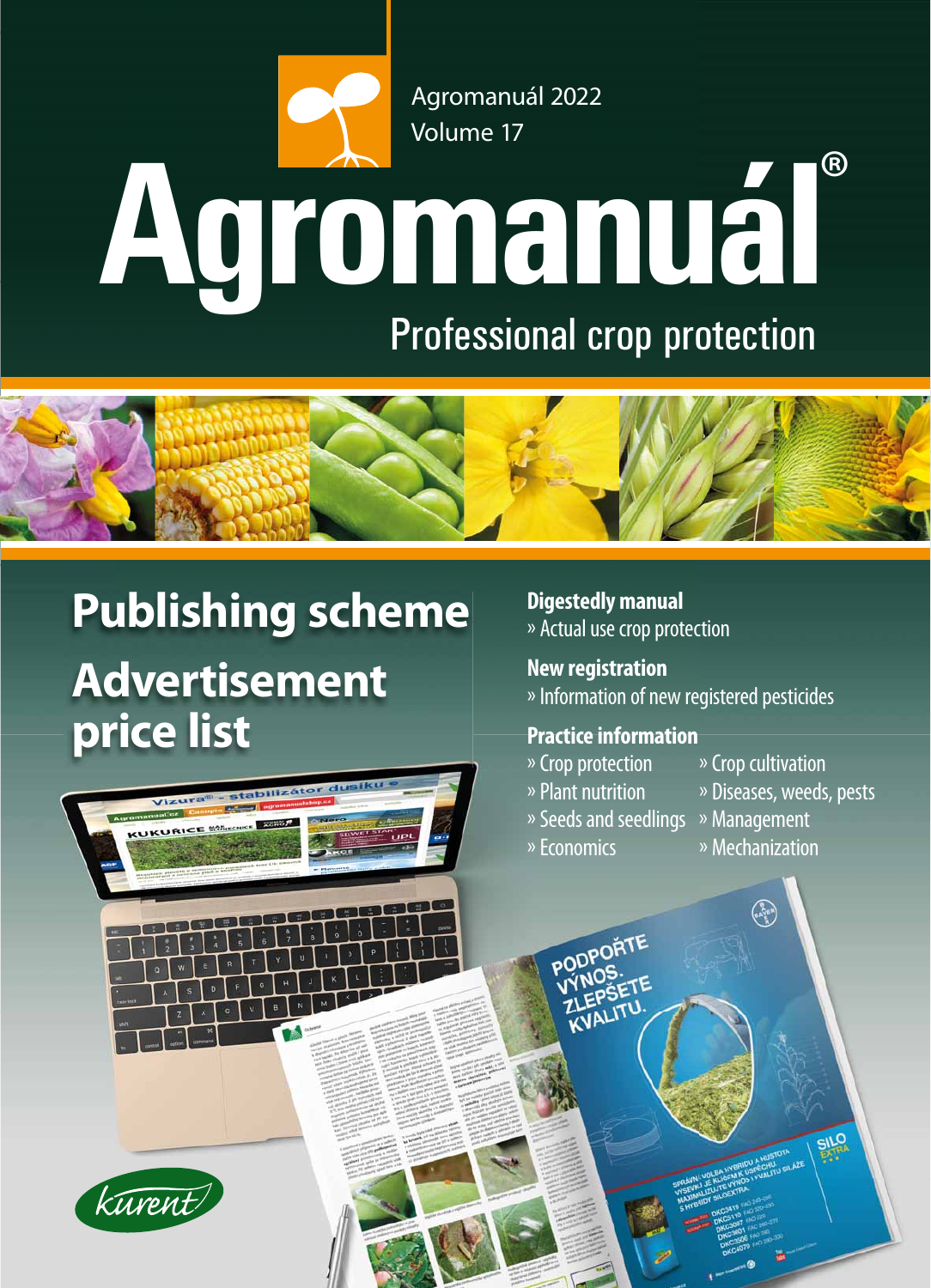# **Publishing scheme 2022**



## **Issued every 2nd week of the month**

**1 January Publication date January 15, 2022** Seeds - Spring Cereals, Sugar Beet, Sunflowers, Pulse Crops **Ad deadline December 1, 2021 Copy deadline** (at the latest by) **December 20, 2021**

# **2** February **Publication date > February 15, 2022**

 Oilseed Rape - Fungicides, Insecticides. Spring Cereals - Herbicides. **Ad deadline January 1, 2022 Copy deadline** (at the latest by) **January 20, 2022**

**3** March Publication date **PMarch 15, 2022** 

 Corn, Sugar Beet - Herbicides. Winter Cereals, Oilseed Rape- Leaf Fertilizers. **Ad deadline February 1, 2022 Copy deadline** (at the latest by) **February 20, 2022**

### **4 April Publication date April 15, 2022** Cereals, Oilseed Rape, Fungicides. Spring Cereals, Poppy - Leaf Fertilizers. **Ad deadline March 1, 2022 Copy deadline** (at the latest by) **March 20, 2022**

**5 May Publication date May 15, 2022** Potatoes - Fungicides, Insecticides. Seeds - Oilseed Rape. **Ad deadline April 1, 2022 Copy deadline** (at the latest by) **April 20, 2022**

**6 June** Publication date *b* June 15, 2022 Winter Cereals - Seeds.

Oilseed Rape - Herbicides.

**Ad deadline May 1, 2022 Copy deadline** (at the latest by)  **May 20, 2022**

**7 July Publication date July 15, 2022**

**Ad deadline June 1, 2022 Copy deadline** (at the latest by) **June 20, 2022**

Winter Cereals - Herbicides.

**8 August Publication date > August 15, 2022** 

**Ad deadline July 1, 2022 Copy deadline** (at the latest by) **July 20, 2022**

# **2<sub>0</sub> September / October** Publication date *P* September 15, 2022

 Autumn Treatments. Sprayers. Precision farming. **Ad deadline August 1, 2022 Copy deadline** (at the latest by) **August 20, 2022**



**Ad deadline October 1, 2022 Copy deadline** (at the latest by) **October 20, 2022**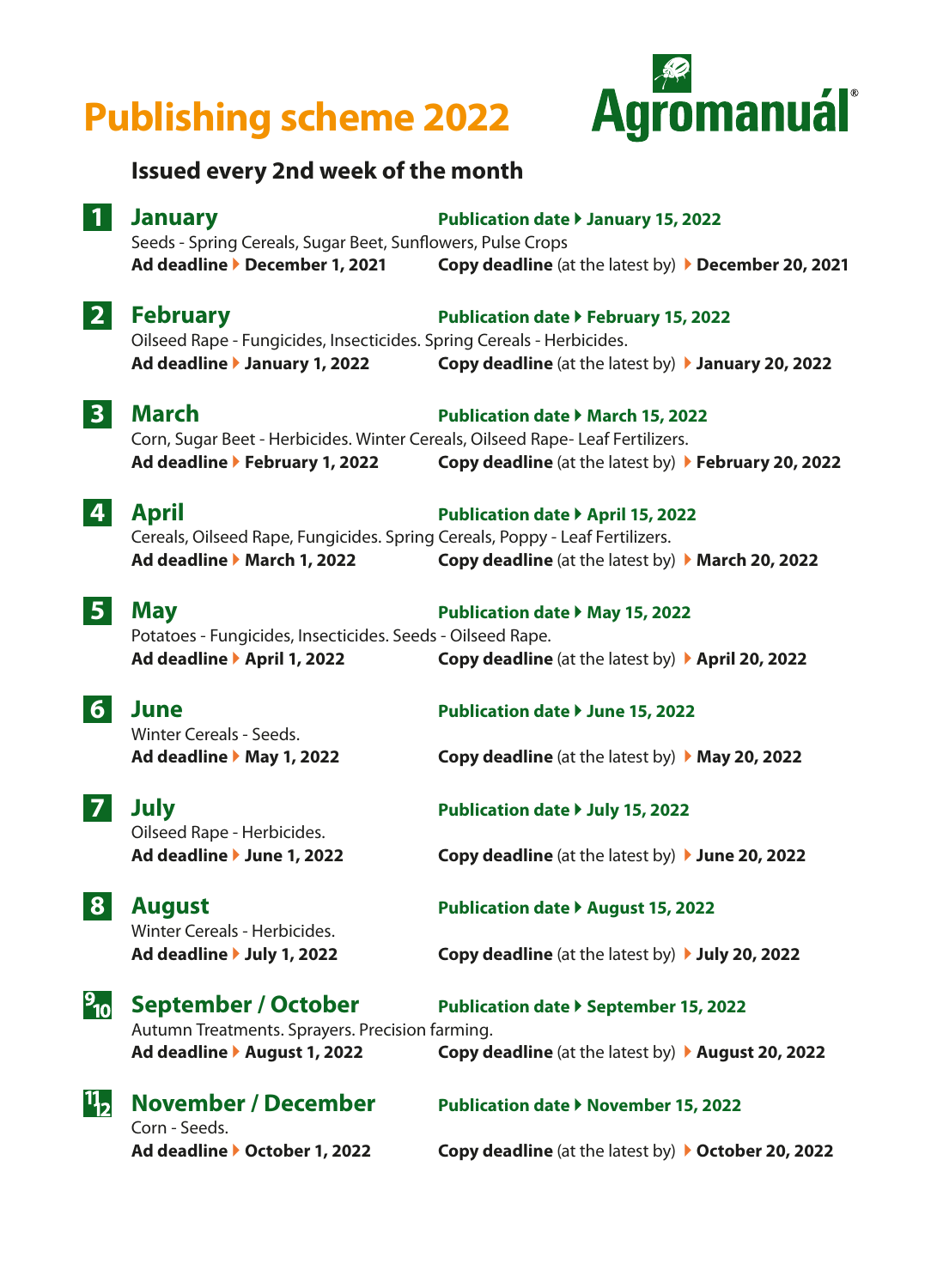# **Advertisement price list**

# **Standard advertisement**

| Cover 2nd page 220 × 297 mm*                                   | 42 000 CZK |
|----------------------------------------------------------------|------------|
| Cover 3rd page 220 × 297 mm*                                   | 37 000 CZK |
| Cover 4th page $220 \times 297$ mm <sup>*</sup>                | 45 000 CZK |
| Full page next to the content $220 \times 297$ mm <sup>*</sup> | 42 000 CZK |
| Two pages $440 \times 297$ mm <sup>*</sup>                     | 55 000 CZK |
| Full page $220 \times 297$ mm <sup>*</sup>                     | 35 000 CZK |
| 3/4 page $138 \times 252$ mm                                   | 32 000 CZK |
| $2/3$ page $186 \times 164$ mm                                 | 28 000 CZK |
| 1/2 page 91 × 252, 186 × 125 mm                                | 22 000 CZK |
| 1/3 page 138 × 125, 186 × 82 mm                                | 18 000 CZK |
| 1/4 page $91 \times 125$ , 138 $\times$ 82 mm                  | 14 000 CZK |

## **Special advertisement**

| Special cover $90 + 347 \times 297$ *                             | 110 000 CZK |
|-------------------------------------------------------------------|-------------|
| Special cover $425 \times 297$ *                                  | 100 000 CZK |
| Double front-page $90 \times 165 + 90 \times 297$ mm <sup>*</sup> | 66 000 CZK  |
| Papper strip over the journal                                     | 38 000 CZK  |
|                                                                   |             |

Ad placing on demand  $+10\%$ 

\* + bleed 3 mm around format

# **Leaflet inserting**

| Leaflet inserting (up to 4 pages max. A4) | 22 000 CZK |
|-------------------------------------------|------------|
| Gift items inserting                      | 17 000 CZK |

## **Discounts**

According to total advertisement amount:

| $>100000$ CZK    | 10 % discount |
|------------------|---------------|
| $>$ 200 000 CZK  | 13 % discount |
| $>$ 300 000 CZK  | 15 % discount |
| next 100 000 CZK | 1 % discount  |
|                  |               |

• Printing materials should be delivered as press-resolution data in composite PDF X1A Standard format

- For ads with bleed: 3 mm trim per bleed edge with trim marks
- Data carrier: stepanek@kurent.cz
- Magazine format: 220×297 mm
- ISSN 1801-7673
- Terms of payment: next 14 days after date of invoice

220×297\* mm (portrait) **Full page**

186×164 mm (landscape) **2/3 page**



91×252 mm (portrait) **1/2 page**



138×125 mm (landscape) **1/3 page**

61×297\* mm (portrait) **1/4 page**



91×125 mm (portrait) **1/4 page**

138×82 mm (landscape) **1/4 page**





**Advertising on tables 1/2 page** 440×74\* mm (landscape) **1/3 page** 440×50\* mm (landscape)



Other formats in agreement.

138×252 mm (portrait) **3/4 page**



186×125 mm (landscape) **1/2 page**



186×82 mm (landscape) **1/3 page**